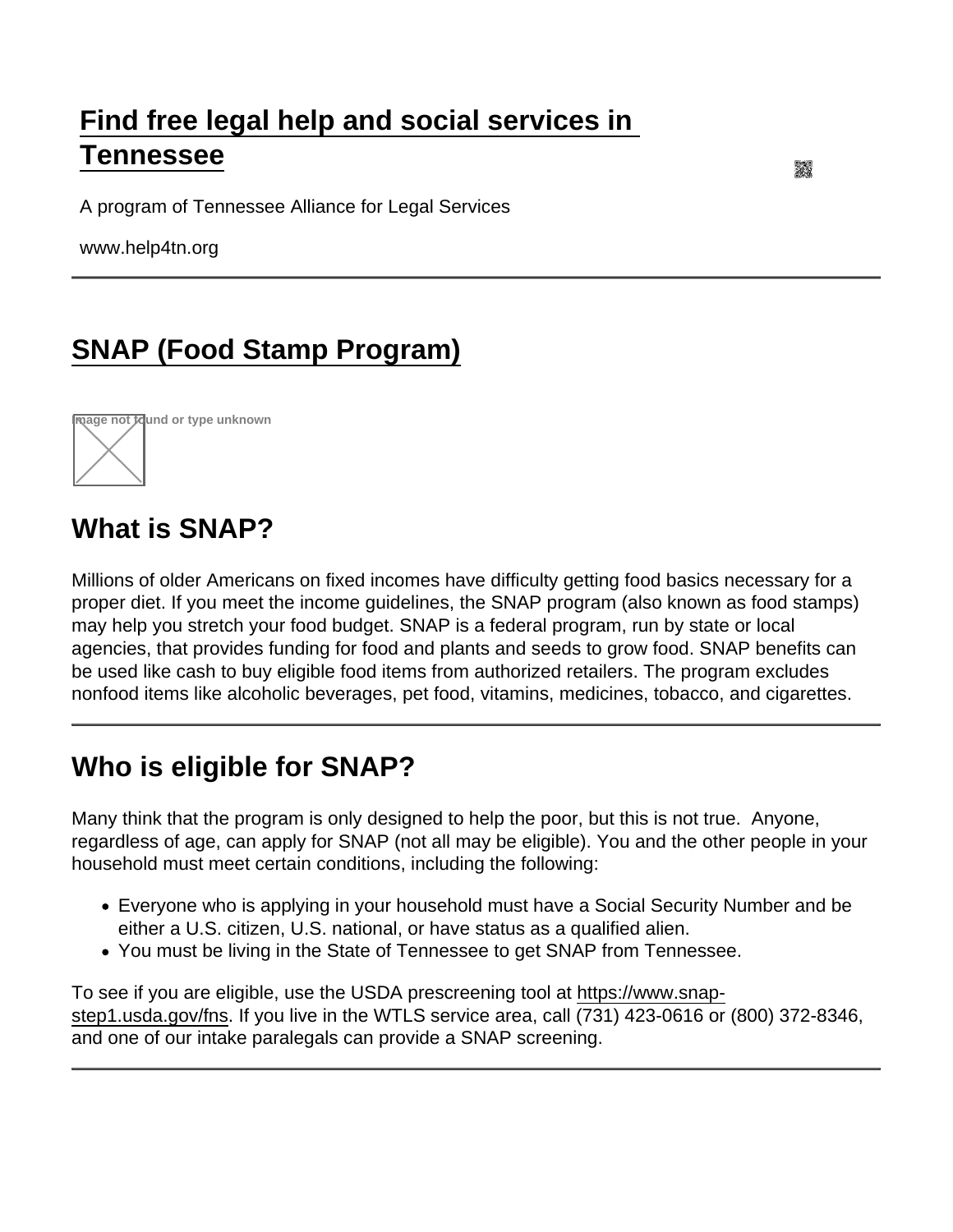# What income is counted when I apply for SNAP benefits?

SNAP counts wages, self-employment, public assistance benefits, unemployment benefits, worker's compensation, child support, pensions, Social Security, and SSI. Excess medical expenses not covered by insurance can make an otherwise ineligible household eligible.

#### What are the asset requirements to get SNAP benefits?

Your household can have up to \$2,000 in liquid assets, like cash, savings, and CDs. If your house has at least one person who is 60 or older or is disabled, you can have liquid assets up to \$3,250. SNAP does not count your car, your home, personal belongings, household goods, furniture, clothing, life insurance, and burial sites.

#### How do I apply for SNAP benefits?

There are many ways to apply for SNAP benefits. Visit your local Tennessee Department of Human Services (DHS), request an application by phone by calling (866) 311-4287, or ask someone to get an application for you. You can also apply online at <https://faonlineapp.dhs.tn.gov/>.

If your household has little or no money and needs help right away, let the DHS know. You may be eligible under the "expedited service" rules to receive SNAP benefits within 7 days of the application date if you are classified as homeless or are a member of a low-income family.

#### What happens after I complete an application?

After you have turned in your application, a worker will hold a confidential interview with you or another member of your household. If you are asked to come to the DHS office, a friend or relative may go for you. If you are 65 or older, disabled, or suffer other hardships and cannot go to the office, let DHS know. A worker may arrange to interview you at home or by telephone. If the worker refuses to interview you at home or by telephone, contact your local legal aid office for help.

### What do I bring to the interview?

You should bring proof of the following to your interview:

- Social Security Number;
- Identification: